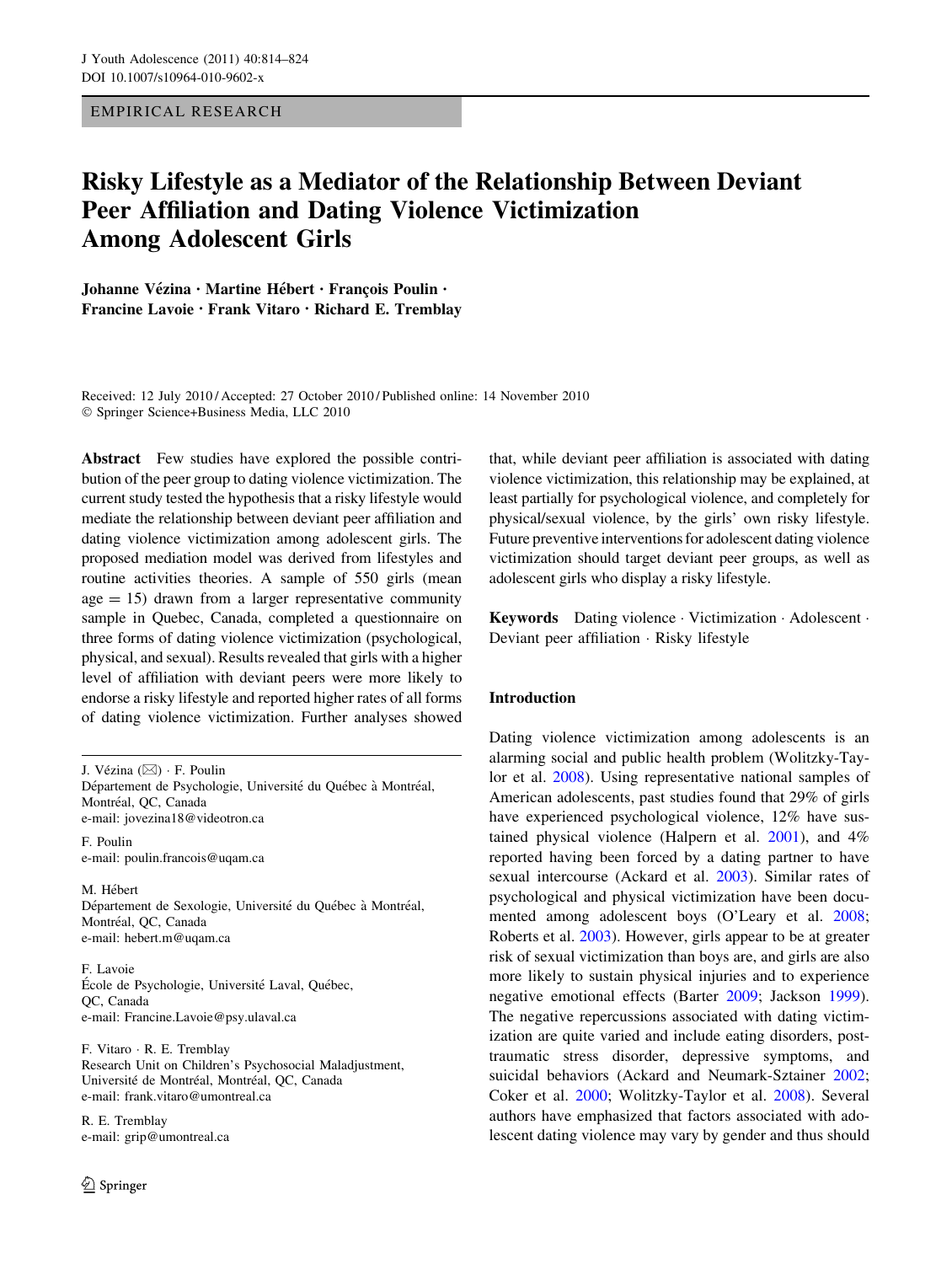be examined separately for boys and girls (Foshee et al. [2004;](#page-9-0) Jackson [1999](#page-9-0); Lewis and Fremouw [2001\)](#page-9-0). The present study examined several factors associated with girls' dating violence victimization.

According to Lewis and Fremouw ([2001\)](#page-9-0), identifying factors associated with dating violence is a research priority. Indeed, a better understanding of these factors is likely to offer relevant clues for the elaboration of efficient preventive interventions. Recently, Vézina and Hébert [\(2007](#page-10-0)) reviewed the empirical literature on factors associated with dating violence victimization among young women. One important conclusion of their review is that girls displaying externalizing problems, labelled here as risky behaviors, may be more vulnerable to victimization in their first romantic relationships. Risky behavior refers to any behavior than can compromise the adolescent's physical and psychosocial health and development, such as substance use, risky sexual practices, antisocial behavior, and delinquency (Jessor [1991\)](#page-9-0). Jessor's theory ([1991\)](#page-9-0) argues for the necessity of considering adolescents' risky behaviors as a cluster—a "risk behavior syndrome" reflecting a deviant or risky lifestyle—because risky behaviors tend to covary and could serve the same function for youths: to be valued within their social ecology (e.g., best friends, larger peer groups). However, the majority of studies that have tested the association between risky behaviors and dating violence victimization have only considered one form of problem behavior at a time (Foshee et al. [2004;](#page-9-0) Howard and Wang [2003](#page-9-0)).

While the association between risky behaviors and adolescent dating violence victimization among girls has been explored in past studies, the contexts in which these risky behaviors are rooted, and the association between these contexts and dating violence victimization, remains unclear. Social learning and socialization theories argue that risky behaviors, especially in adolescence, are learned and reinforced in the peer group (Elliott and Menard [1996\)](#page-9-0). Several studies have shown that deviant peer affiliation increases adolescents' involvement in risky behaviors (see Vitaro et al. [2007,](#page-10-0) for a review). In fact, according to the taxonomic theory (Moffitt [1993\)](#page-9-0), antisocial or risky behaviors can follow two courses: one trajectory characterized by antisocial behaviors beginning early in childhood and persisting through life, and one trajectory characterized by antisocial behaviors being limited to the developmental period of adolescence. The vast majority of antisocial girls belong to the second group (adolescence-limited: 18% vs. life-course-persistent: 1%; Moffitt and Caspi [2001\)](#page-9-0). Moffitt [\(1993](#page-9-0)) suggested that a maturity gap, i.e., being biologically mature but not yet considered in the society as an adult, can contribute to explaining why some girls display risky behaviors in adolescence, while they did not display problem behaviors in childhood. For these girls, risky behaviors may serve the functions of demonstrating autonomy from parents, gaining popularity among the peer group, and hastening social maturation. Thus, for the large majority of girls, their affiliation with deviant peers may precede their adoption of a risky lifestyle. Empirical support for this theory was found in studies completed by Moffitt and Caspi [\(2001](#page-9-0)) and by Boislard et al. ([2009\)](#page-9-0), who tested two alternative structural models (socialization model and selection model) to evaluate which model can best account for the emergence of risky sexual behaviors among Canadian and Italian adolescents. Results revealed that the socialization model, in which deviant peer affiliation precedes youths' problem behavior, was the most accurate to predict the emergence of risky sexual behaviors. The deviant peer group could thus serve as a context in which risky behaviors are displayed and maintained; consequently, deviant peer affiliation is a factor that needs to be examined in link with adolescent dating violence victimization.

#### Peer Group and Dating Relationships

Few studies have explored the possible contribution of the peer group to dating violence victimization (Barter [2009](#page-8-0); Olsen et al. [2010;](#page-9-0) Vézina and Hébert [2007](#page-10-0)). This gap in the literature may reflect the fact that investigators studying victimization in adolescence and researchers studying romantic relationships have had, up to now, little contact with each other (Feiring and Furman [2000](#page-9-0)). Several authors have underscored the important contribution of the peer group to the development of ''normative'' adolescent romantic relationships (Brown [1999](#page-9-0); Connolly et al. [2000](#page-9-0)). According to Brown ([1999\)](#page-9-0), romantic relationships change in form, essence, and function across different life stages. In adolescence, they ''both shape and are shaped by the broader peer context in which they are rooted'' (p. 291). Brown suggested that the norms governing romantic relationships can vary from one peer system to another. In fact, some peer groups may be more prone to tolerate and to legitimate violence in dating relationships. Data from the few longitudinal studies on this topic reveal that having friends who are experiencing dating violence in their romantic relationships may in fact be a significant predictor for dating violence victimization among adolescent girls (Arriaga and Foshee [2004](#page-8-0); Foshee et al. [2004](#page-9-0)). Nevertheless, according to a recent review (Olsen et al. [2010\)](#page-9-0), only scant data is available on the mechanisms through which peer relationship factors operate to predict violence in dating relationships.

#### Lifestyles and Routine Activities Theories

Lifestyles and routine activities theories suggest that the probability of any type of victimization increases in an environment where there is a convergence in time and space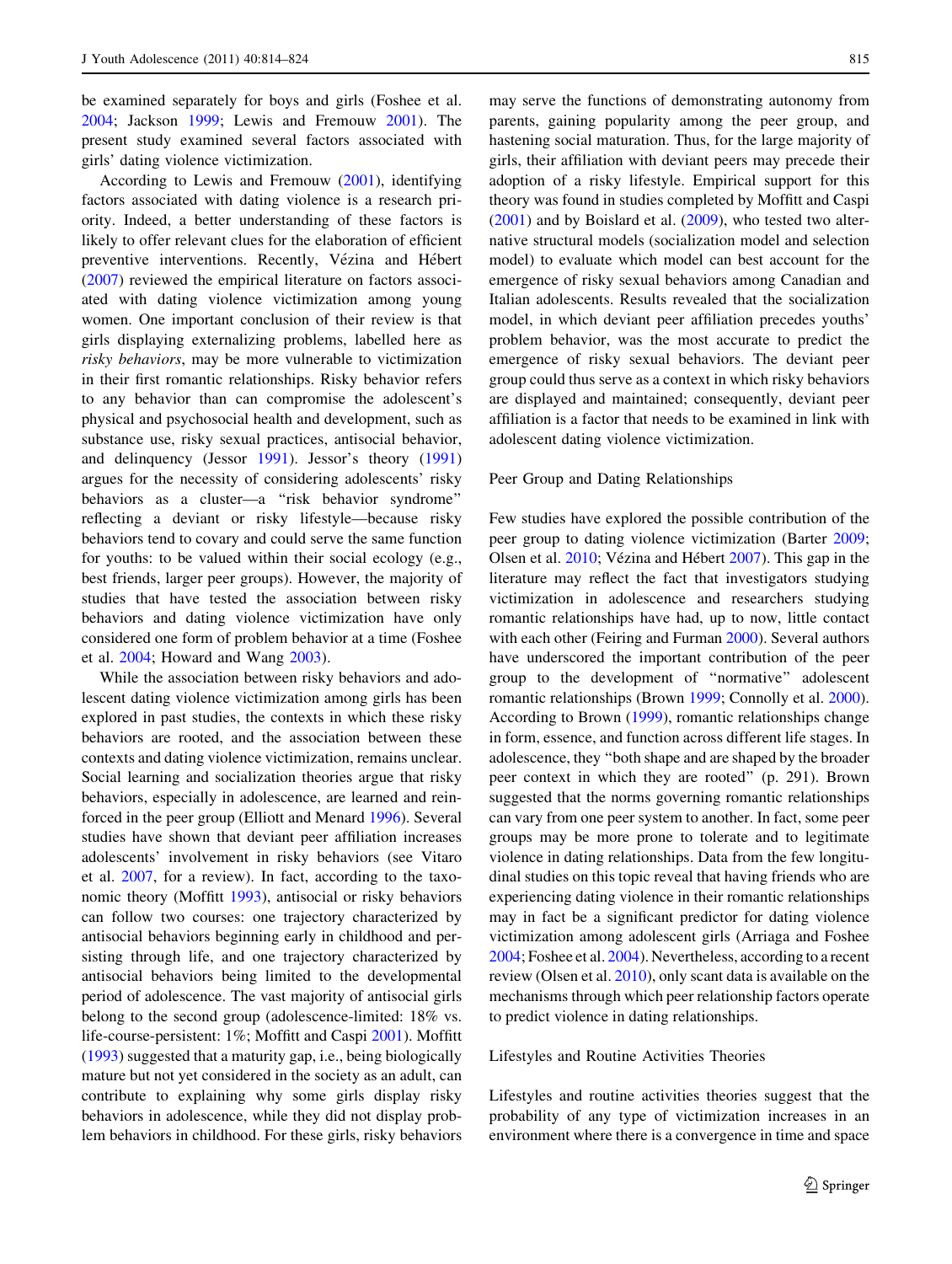of motivated offenders, suitable targets, and low guardianship, such as in adolescents' delinquent or deviant groups (Lauritsen et al. [1991\)](#page-9-0). Criminological research focusing on lifestyle-routine activities theories has identified deviant peer group affiliation and risky lifestyle as important factors in association with various forms of victimization (e.g., violent victimization at school; Nofziger [2009\)](#page-9-0). However, to our knowledge, no study has yet considered these two factors in relationship to adolescent dating violence victimization. Lifestyle-routine activities theories were previously used in the field of research on dating violence, but in regard to other social contexts than deviant peer group. For example, Gover [\(2004](#page-9-0)) found that living in a nuclear family and attending church several times a month could act as protective factors against risky behaviors, and then against dating violence victimization, as guardianship is expected to be higher with two parents at home, and the risk of affiliating with motivated offenders and delinquent peers is expected to be lower in religious institutions. Relying on lifestyles and routine activities theories offers a promising framework to document the factors associated with victimization in the context of early romantic relationships. Indeed, as Gover ([2004\)](#page-9-0) suggested, these theories may help us to better understand the social processes through which dating violence victimization is likely to occur.

## The Current Study

The aim of the current study is to examine the contribution of the peer group to dating violence victimization among adolescent girls. While past studies have documented an association between risky behaviors and dating violence victimization, the potential contribution of deviant peer affiliation has never been considered in this context. Thus, the results of this study are likely to contribute to the literature and offer relevant practical implications for practitioners who are designing prevention programs for youth.

More specifically, the purpose of this study is to evaluate a model derived from lifestyles and routine activities theories (Cohen and Felson [1979;](#page-9-0) Hindelang et al. [1978\)](#page-9-0) taking into account girls' deviant peer affiliation and risky behaviors. Following Jessor's theory, a construct of ''risky lifestyle'', combining risky sexual practices, drug and alcohol problems, and delinquent behaviors, was used. Our model was tested using three forms of dating violence victimization (psychological, physical, and sexual), which represents a methodological strength over past studies that have only considered physical violence. Based on both theoretical models and recent empirical findings, this study postulates risky lifestyle as a mediator of the link between deviant peer affiliation and dating violence victimization (psychological, physical and sexual). Thus, we expected

that girls who have a stronger tendency to affiliate with deviant peers are more likely to be victimized in their dating relationships than girls who do not tend to associate with deviant peers. In fact, we hypothesized that a higher level of affiliation with deviant peers is associated with a higher level of risky lifestyle, which, in turn, is linked to a higher probability for girls of being victimized in their dating relationships. Moreover, as several studies have highlighted, the important contribution of the family to the development of a risky lifestyle in adolescence and to adolescents' deviant peer affiliation (see Boyer [2006](#page-9-0) for a review and Hoeve et al. [2009](#page-9-0) for a meta-analysis on the relationship between parenting and delinquency), parental knowledge was used as a control variable in this study, as well as aggression and disruptiveness in early childhood.

# Method

## Participants

Participants were drawn from a larger representative community sample of French-speaking kindergarten children in Quebec, Canada, during the 1986–1987 school years. Two thousand children were selected randomly (946 girls) and 1017 additional participants were retained to compose an atrisk sample (444 girls). These children were considered at risk for later adjustment problems because they scored at or above the 80th percentile (using sex-specific cutoff scores) on parent or teacher reports of the Social Behavior Questionnaire disruptive behaviors scale (SBQ; Tremblay et al. [1991](#page-10-0)). When they reached 15 years old, between 1995 and 1997, 1808 of them (929 girls) accepted to be interviewed and to complete questionnaires. The present analyses are based on data available for 550 girls who had a dating partner during at least 2 weeks in the past year and who answered a questionnaire on dating violence victimization. Almost a third of the girls were from the at-risk sample ( $n = 174$ ; 31.5%). Girls were predominantly Caucasians, they were on average 15 years old  $(M = 15.75; SD = .48)$ , and the majority were in Grades 9 or 10 (respectively 25 and 53%). Sixty-four percent of them lived in an intact family, 23% in a single-parent family, 12% in a blended family, and 1% lived in other situations (e.g., with their grand-parents, under the child protection service). Girls' socioeconomic status (SES) was average according to Blishen et al. [\(1987](#page-8-0)) occupational prestige scale ( $M = 42.29$ ; SD = 9.53, based on data collected from 6 to 12 years old).

# Procedure

When girls were in kindergarten, a first contact with their family was established through a letter sent to parents to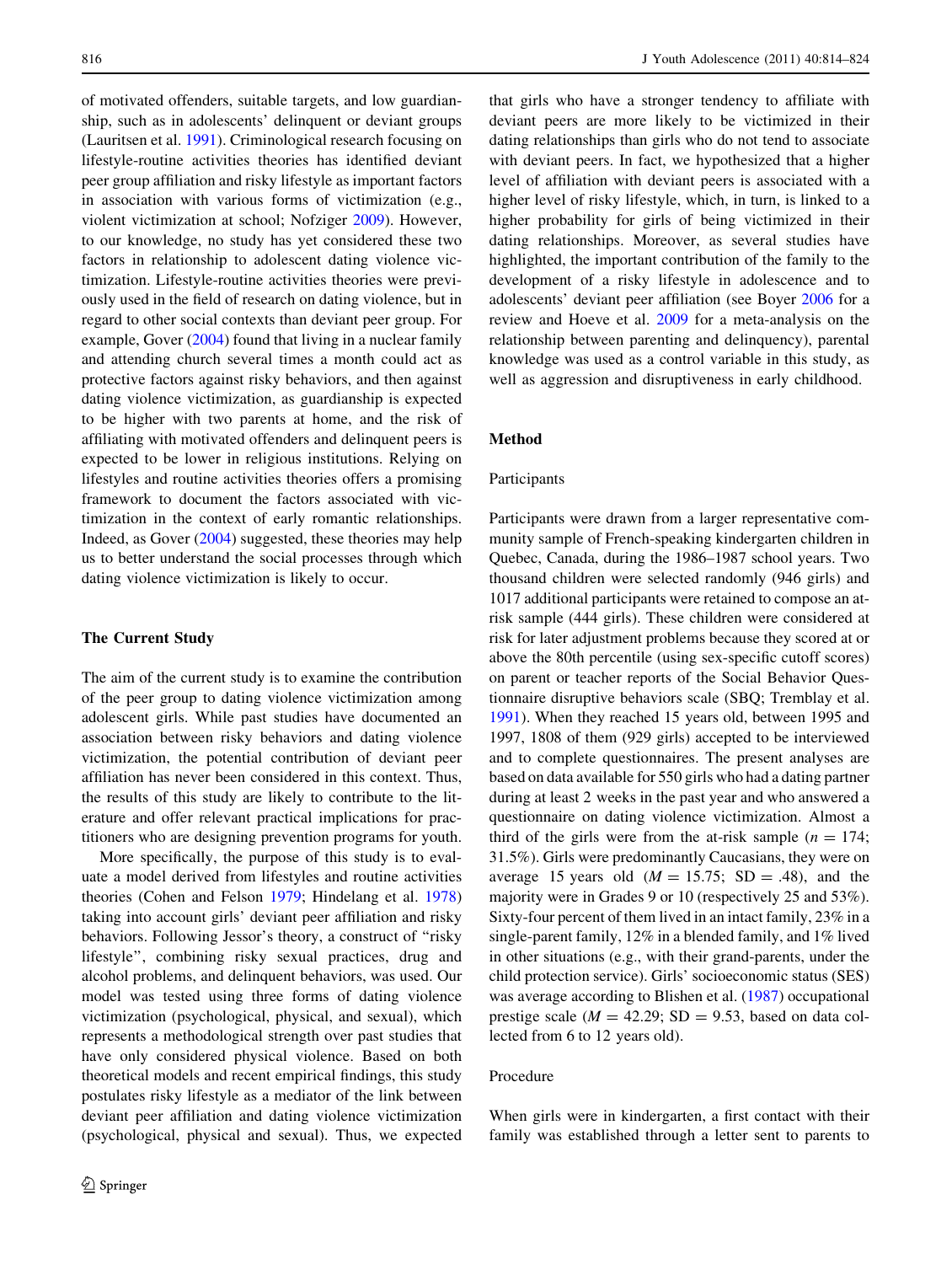invite them to participate in the study. Questionnaires were then sent to the schools, and teachers were in charge of sending them to the parents (for the majority, to the mother). Written consent was required from the parent and the teacher. When girls reached age 15, a letter describing the study procedures and aims was sent to them at home. Research assistants then telephoned to schedule interviews for those who agreed to participate in the study. Before the interview, girls and their parents signed a written consent form. Interviews occurred in the girls' home, and participants received monetary compensation (girls received \$10 and parents received \$15). The study received internal review board approval from the University of Montreal.

# **Measures**

## Dating Violence Victimization

Girls who had been dating for at least 2 weeks during the past year completed a questionnaire on dating violence. The questionnaire covered psychological (six items), physical (seven items), and sexual violence (six items). If girls had more than one relationship in the past 12 months, they were asked to refer to the most difficult relationship to complete the questionnaire. Girls had to indicate how often during the past year, on a 4-point scale  $(0 = never;$  $1 =$  once or twice;  $2 = 3$  to 10 times;  $3 =$  more than 11 times), they had experienced each of the behaviors presented. This version of the questionnaire was recently used by Hébert et al.  $(2008)$  $(2008)$ .

## Psychological Dating Violence Victimization

Items on psychological violence were adapted from the Psychological Maltreatment of Women Inventory (PMWI; Kasian and Painter [1992\)](#page-9-0). Girls were asked to report how often their boyfriend had prevented them from seeing or speaking to friends, humiliated them or ''put them down'', accused them of cheating on him, controlled their schedule and demanded a report on what they are been doing, acted cold or indifferent with them, or ordered them around. Results revealed an adequate internal consistency for this subscale ( $\alpha = .73$ ). The six items were summed to obtain a total score. Then, the total score was dichotomized: all girls with a total score equal to or above 3 were assigned a score of 1, which meant that they reported sustaining multiple forms and/or repetitive acts of psychological violence; otherwise a score of 0 was assigned. Using this criterion, 154 girls (28%) reported having experienced psychological violence. The majority of these girls (95 out of  $154 = 61.7\%)$  obtained a score equal to 3 or 4.

#### Physical/Sexual Dating Violence Victimization

Items on physical violence were adapted from the Conflict Tactics Scales (CTS; Straus [1979\)](#page-10-0) and items on sexual violence from the Sexual Experience Survey (SES; Koss and Gidycz [1985](#page-9-0)). For the physical subscale, girls were asked to report how often their boyfriend had thrown an object at them, pushed or shoved them, slapped them, kicked them, hit them with an object, beaten them up, or threatened them with a knife. For the sexual subscale, girls were asked to report how often their boyfriend used arguments and pressure, used alcohol or drugs, or threatened them to or used some degree of physical force to incite them to have sexual contacts (e.g. kissing, petting or fondling) or to have a complete sexual intercourse. For the physical and sexual violence subscales, the total scores were dichotomized. All girls who reported sustaining at least one act of violence from a dating partner were then assigned a score of 1; else a score of 0 was assigned. Using this criterion, 53 girls (9.6%) reported having experienced physical violence and 55 girls (10%) reported having experienced sexual violence. Of those reporting physical violence, the majority (32 girls out of  $53 = 60.4\%$ ) reported one or two episodes of victimization, while more than half of the girls who were victims of sexual violence reported more than three incidents of victimization (30 out of  $55 = 54.6\%$ ).

Silverman et al. [\(2001](#page-10-0)) emphasized that distinguishing between physical and sexual dating violence victimization may not be helpful in documenting factors associated with such experiences considering that sexual violence is less likely to occur in the absence of physical violence for adolescent girls. Thus, they conclude that a composite score offers a more informative approach when studying sexual dating violence victimization among adolescents. Following this rationale, a composite score of physical and sexual dating violence victimization was used for the purpose of the current study. Results revealed an adequate internal consistency of this composite score ( $\alpha = .80$ ). Eighty-seven girls (15.8%) reported having experienced physical violence only, sexual violence only, or physical and sexual violence.

#### Deviant Peer Affiliation

To measure girls' deviant peer affiliation, a nine-item composite score was used. Girls were asked to report whether or not their best female friend had ever ran away from home, been expulsed or suspended from school, and been arrested by the police. They were also asked whether they had ever been part of a gang that committed deviant acts. In addition, girls were asked how many of their friends had ever been arrested, smoked cigarettes, and used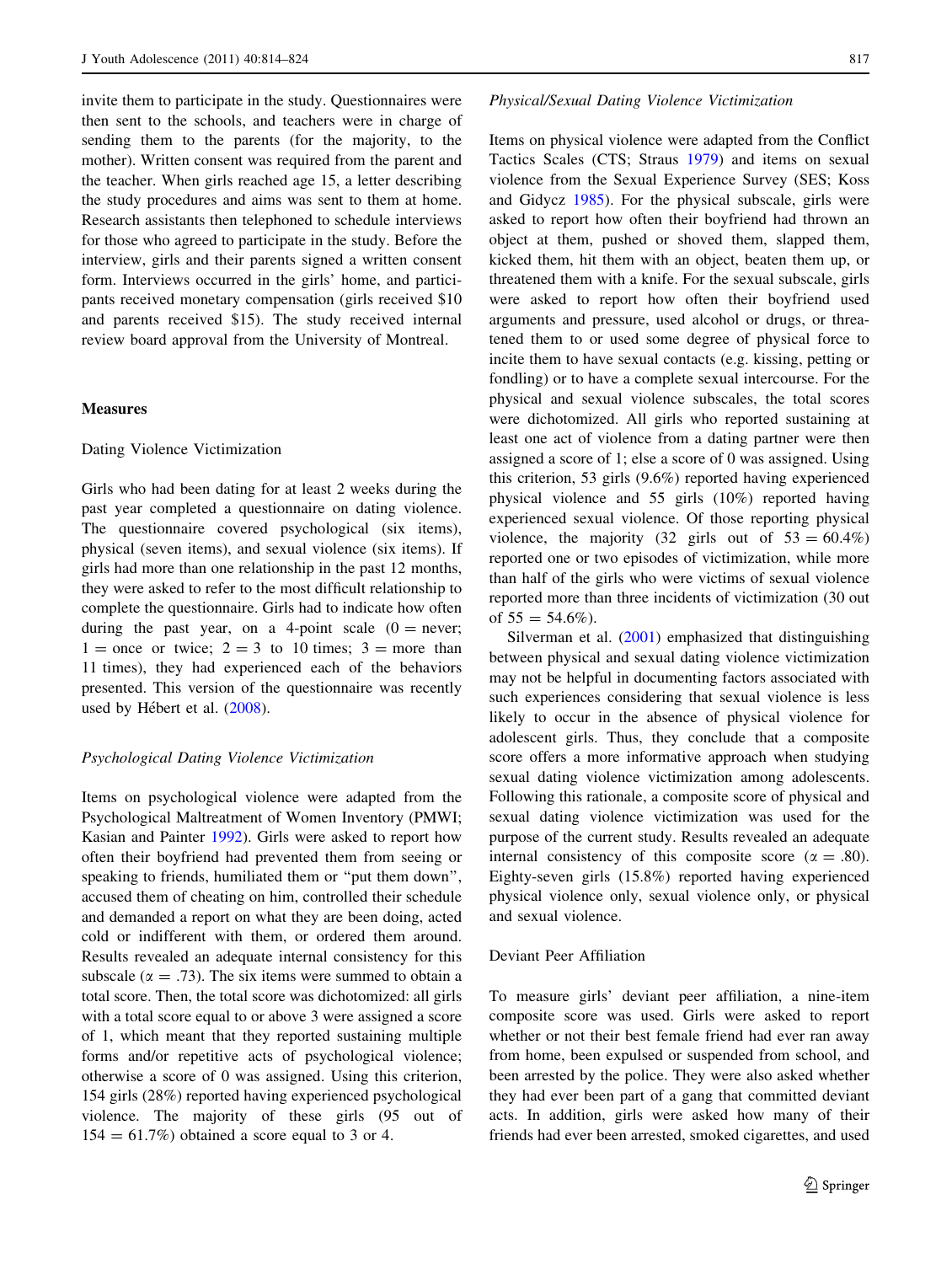drugs and alcohol, on a scale ranging from 0 (''none'') to 3 (''almost all of them'' or ''all of them''). Responses to the nine items were standardized (transformed into z-scores), and a mean score was computed ( $\alpha = .70$ ). A higher score indicates a higher level of deviant peer affiliation.

# Risky Lifestyle

A composite score of risky lifestyle referring to three forms of risky behavior (risky sexual behavior, drug and alcohol problems, and delinquent behavior) was used. For risky sexual behavior, girls were asked to report their age at first sexual intercourse  $(0 =$  never had sexual intercourse;  $1 =$  had first sexual intercourse at 14 years old or later;  $2 =$  had first sexual intercourse before the age of 14), their lifetime number of sexual partners, the number of ''one night stands'' they had during the past 12 months  $(0 = none; 1 = one or two; 2 = from 3 to 10; 3 = 11 and$ more) and the frequency at which they used condom  $(0 =$  never had sexual intercourse;  $1 =$  always use condom;  $2 =$  sometimes use condom;  $3 =$  never use condom).

Alcohol and drug problems were measured using a 12-item scale from the work of Zoccolillo et al. [\(1999](#page-10-0)). Girls who had used alcohol or drugs more than 5 times were asked to report their substance use problems on a scale ranging from 1 ("never") to 4 ("many times"). Each of the following problems was included in two questions (one pertaining to alcohol use, and the other to drug use): (a) went to school intoxicated, (b) got into fights while intoxicated, (c) drove a motor vehicle while intoxicated, (d) got into trouble with the police because of drugs or alcohol, (e) engaged in sporting activities while intoxicated, and (f) used drugs or alcohol before noon. Girls who had not used alcohol or drugs more than five times received a score of zero on each alcohol or drug problems items.

Delinquent behaviors were assessed using 17-items from the conduct disorder scale of the French version of the Diagnostic Interview Schedule for Children-2.25 (DISC-2.25; Breton et al. [1998](#page-9-0)). Girls had to report their delinquent behaviors in the past 12 months, including status offenses (e.g., ran away from home, had been expulsed from school), property offenses (e.g., had stolen something in a store, had stolen from their parents), and violent offenses (e.g., had participated in a fight, engaged in acts of cruelty). Each item was dichotomized ( $0 = no$ ; 1 = yes), a scale score was computed, and the mean score was used  $(\alpha = .73)$ . Finally, to generate a composite score of risky lifestyle for each girl, the scores obtained for risky sexual behavior, alcohol and drug problems, and delinquent behaviors were standardized and then combined into a mean score. A higher score indicates that they had adopted a higher level of risky lifestyle. The composite score presents an adequate internal consistency ( $\alpha = .73$ ).

#### Aggression-Disruptiveness in Kindergarten

At the end of kindergarten, teachers completed the Social Behavior Questionnaire (SBQ; Tremblay et al. [1991](#page-10-0)) for each girl. For the purpose of the present study, the 13-item aggression-disruptiveness scale was used. Adequate psychometric properties of the SBQ have been well established (Tremblay et al. [1992\)](#page-10-0). Each item (e.g., is restless; is disobedient; blames others; kicks, bites, or hits other children) was rated on a 3-point scale ranging from 0 (''does not apply'') to 2 (''applies often''). A mean score was computed ( $\alpha = .91$ ), and a higher score indicates a higher level of aggression and disruptiveness in kindergarten.

## Parental Knowledge

To measure parental knowledge, a six-item composite score was created. Girls were asked to report how many times do their parents know with whom they are when they are not at home, where they are, at what time they are coming back home and on what they are spending their time when they are at home, on a 3-point scale  $(1 =$ almost never;  $2 =$  sometimes;  $3 =$  almost always). Last, they had to report how important it was for their parents to know about their activities (1 = not important; 2 = a little important;  $3 = \text{very important}$ . The six items were standardized, and the mean score was computed ( $\alpha = .66$ ). A higher score indicates a higher level of parental knowledge.

## Statistical Analysis

First, following the guidelines provided by Tabachnick and Fidell ([2001\)](#page-10-0), transformations were performed to achieve normality of scores for the following variables: parental knowledge (reflect and square root), deviant peer affiliation (square root), and risky lifestyle (logarithm). Next, descriptive statistics and bivariate analyses (correlations) were conducted to assess the relationships between the study variables. No significant relationships were found between sociodemographic variables and dating violence victimization scores. SES and family structure were thus not used as control variables in the main analyses (regression analyses). Finally, to evaluate whether risky lifestyle mediates the link between deviant peer affiliation and dating violence victimization (psychological and physical/sexual), a series of logistic regression analyses were conducted based on the procedures outlined by Baron and Kenny ([1986\)](#page-8-0). Control variables (aggression-disruptiveness in kindergarten and parental knowledge) were included in all regression analyses.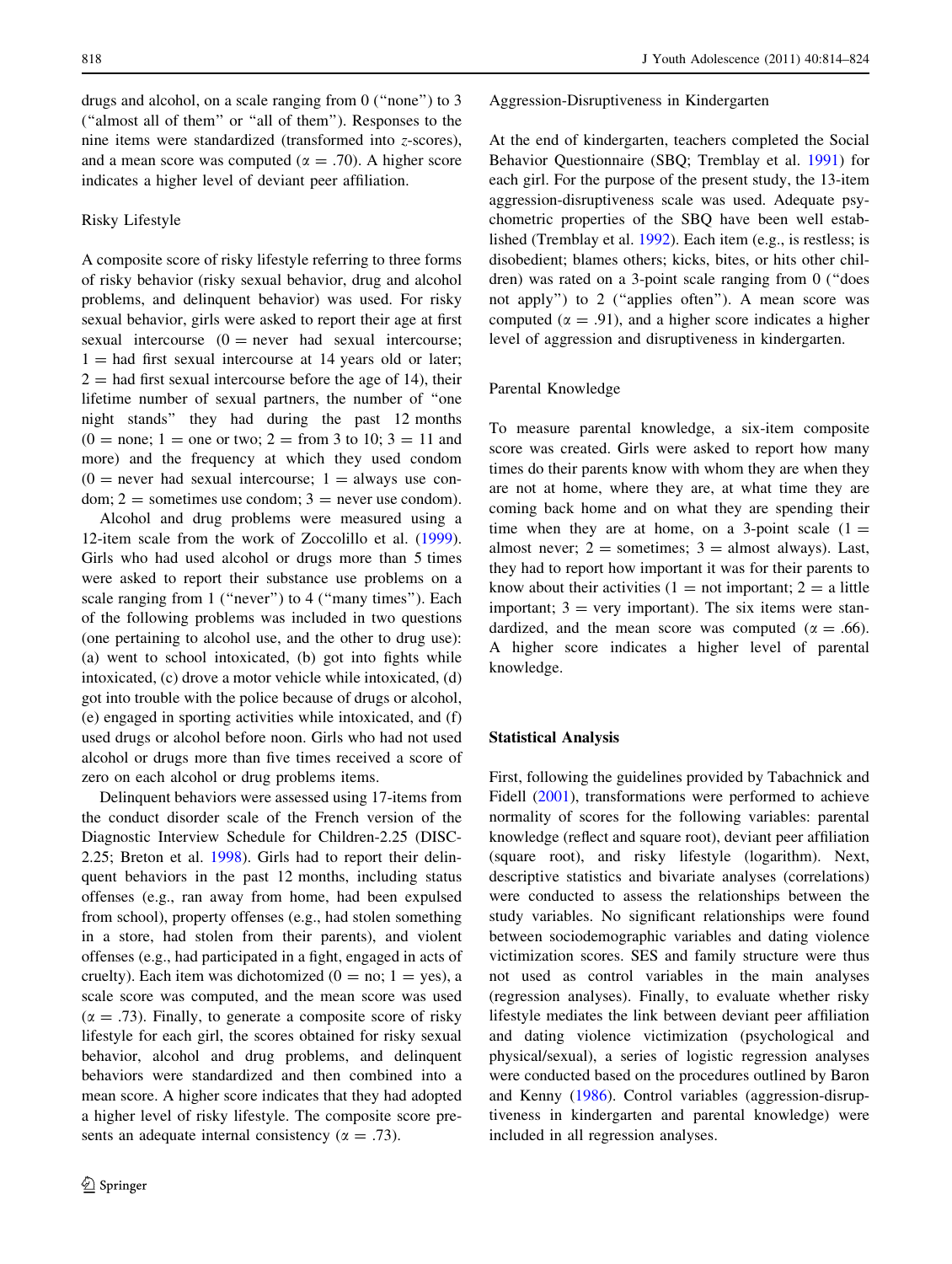#### Results

## Descriptive Analyses

Table 1 displays the frequencies, means, standard deviations, and correlations among the study variables. As hypothesized, both measures of dating violence victimization were associated with a higher score of affiliation with deviant peers and risky lifestyle, but only psychological victimization was associated with a lower level of parental knowledge. Not surprisingly, the correlation between deviant peer affiliation and risky lifestyle was strong. Psychological and physical/sexual dating violence victimization were moderately correlated, suggesting a certain degree of co-occurrence of victimization experiences.

## Mediation Analyses

Baron and Kenny's [\(1986](#page-8-0)) procedure stipulates that three conditions must be fulfilled to establish mediation. First, the predictor (deviant peer affiliation) must be correlated with the outcome (dating violence victimization). This step establishes that there is an effect that may be mediated, and logistic regression analyses were performed to test this assumption. Specifically, deviant peer affiliation and the control variables were regressed on each of the dating violence victimization subscales (Model 1 in Tables [2,](#page-6-0) [3](#page-6-0)). The second condition proposed by Baron and Kenny is that the predictor (deviant peer affiliation) must be correlated with the mediator (risky lifestyle). A linear regression was performed and showed that deviant peer affiliation was significantly associated with risky lifestyle ( $\beta = .61$ ,  $p\lt 0.001$ . The third condition is that the mediator must affect the outcome, when controlling for the predictor in a regression analysis. To test this condition, all the variables were then regressed on each of the dating violence victimization subscales (Model 2 in Tables [2](#page-6-0), [3\)](#page-6-0). Finally, Sobel's test ([1982\)](#page-10-0) of the indirect effect was conducted to assess if deviant peer affiliation predicted dating violence victimization, through the influence of risky lifestyle.

Table 1 Descriptive statistics and correlations among the variables

#### Predicting Psychological Dating Violence Victimization

Table [2](#page-6-0) presents the results from the first and second models that examined the direct and indirect effects of deviant peer affiliation on psychological dating violence victimization. Model 1 showed that a 1-point increase in deviant peer affiliation was associated with a 2.06 increase in the odds of being victim of psychological victimization. None of the control variables was found to be significantly associated with psychological victimization. When risky lifestyle was included in a final model (Model 2), the effect of deviant peer affiliation on psychological dating violence victimization was reduced, but remained significant (odds ratio = 1.47, 95% confidence interval =  $1.07-2.03$ ). A 1-point increase in risky lifestyle was associated with a 2.11 increase in the odds of being a victim of psychological victimization, controlling for deviant peer affiliation. These results suggested that the link between deviant peer affiliation and psychological victimization was partially mediated by risky lifestyle. Sobel's test [\(1982](#page-10-0)) of the indirect effect was significant ( $z = 3.39$ ,  $p < .001$ ). The final model was statistically reliable at  $\chi$ 2 (4, 541) = 51.47, p < .001 and together, deviant peer affiliation and risky lifestyle accounted for 13% of the variance in girls' psychological dating violence victimization.

## Predicting Physical/Sexual Dating Violence Victimization

Table [3](#page-6-0) presents logistic regression results examining physical/sexual dating violence victimization. Model 1 showed that a 1-point increase in deviant peer affiliation was associated with a 1.71 increase in the odds of being victim of physical/sexual victimization. None of the control variables was found to be significantly associated with this outcome. With the addition of risky lifestyle in the model (Model 2), the effect of deviant peer affiliation on physical/ sexual dating violence victimization decreased and failed to reach statistical significance. However, a higher score on risky lifestyle was associated with a higher risk of being a victim of physical/sexual victimization, controlling for

| Variables                                           | $\%$ (N) or M (SD) |        | 2               |          | 4       |        | 6 |
|-----------------------------------------------------|--------------------|--------|-----------------|----------|---------|--------|---|
| 1. Aggression-disruptiveness in kindergarten        | 3.21(3.77)         |        |                 |          |         |        |   |
| 2. Parental knowledge                               | 2.94(.57)          | .01    | $\qquad \qquad$ |          |         |        |   |
| 3. Deviant peer affiliation                         | 2.71(0.81)         | $-.01$ | $26***$         | -        |         |        |   |
| 4. Risky lifestyle                                  | 1.71(62)           | .03    | $.27***$        | $.64***$ |         |        |   |
| 5. Psychological dating violence victimization      | 28\% (154)         | $-.04$ | $.12**$         | $26***$  | $28***$ |        |   |
| 6. Physical/sexual dating violence<br>victimization | 15.8% (87)         | .01    | .04             | $.17***$ | $.20**$ | .38*** |   |

 $* p < .05; ** p < .01; *** p < .001$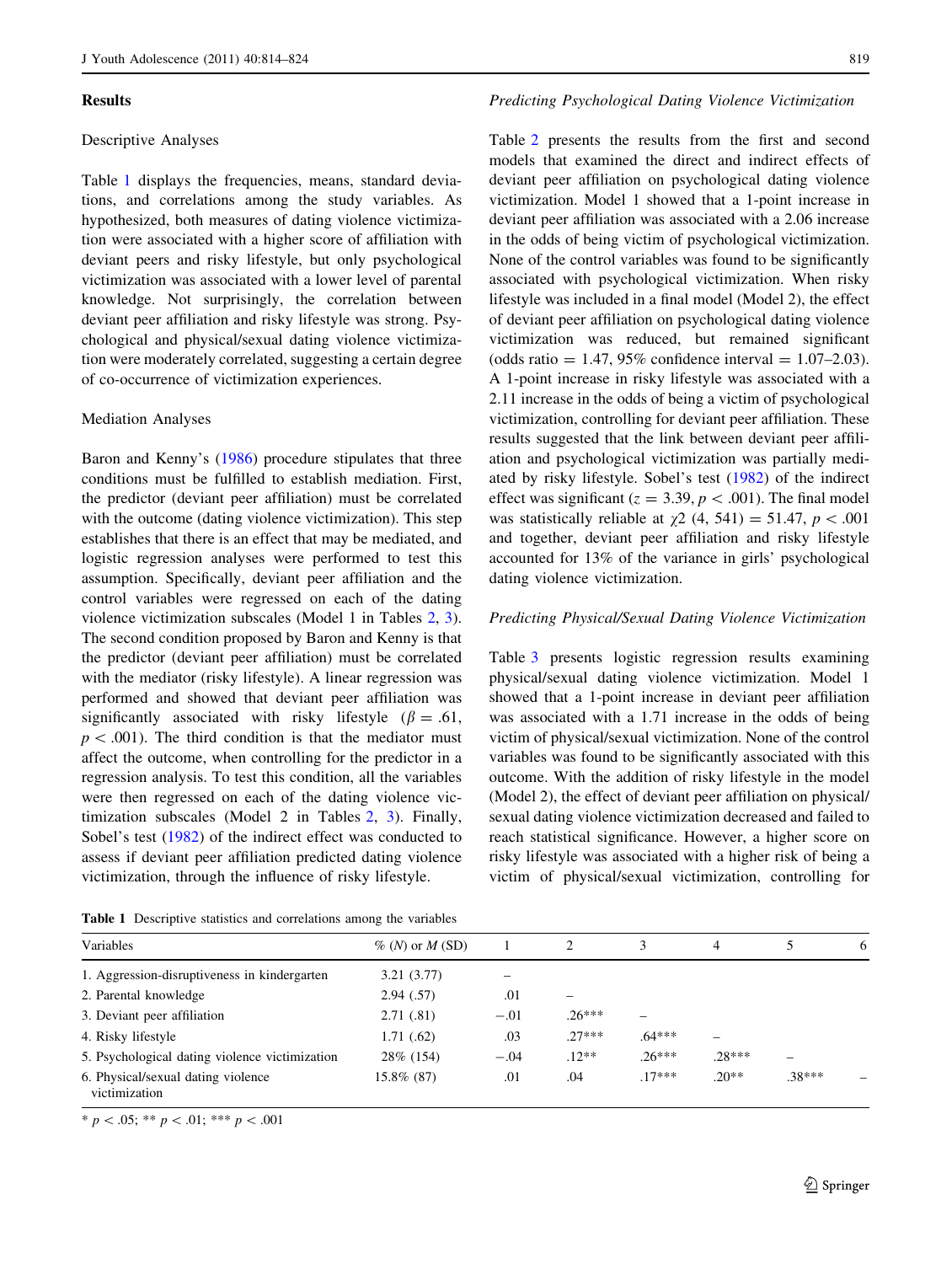<span id="page-6-0"></span>**Table 2** Summary of logistic regression analysis for variables predicting psychological dating violence victimization  $(n = 541)$ 

|                                           | Model 1  |           |       |           |                  | Model 2    |           |       |      |                 |  |
|-------------------------------------------|----------|-----------|-------|-----------|------------------|------------|-----------|-------|------|-----------------|--|
|                                           | B        | <b>SE</b> | W     | <b>OR</b> | 95% CI           | B          | <b>SE</b> | W     | 0R   | 95% CI          |  |
| Aggression-disruptiveness in kindergarten | $-.03$   | .03       | .96   | .97       | $.92 - 1.03$     | $-.03$     | .03       | 1.14  | .97  | $.92 - 1.03$    |  |
| Parental knowledge                        | .18      | .18       | 1.10  | 1.21      | $.85 - 1.71$     | .11        | .18       | .37   | 1.12 | $.78 - 1.60$    |  |
| Deviant peer affiliation                  | .72      | .13       | 29.17 | 2.06      | $1.59 - 2.68***$ | .39        | .16       | 5.56  | 1.47 | $1.07 - 2.03*$  |  |
| Risky lifestyle                           |          |           |       |           |                  | .75        | .22       | 11.56 | 2.11 | $1.37 - 3.24**$ |  |
| Nagelkerke $R^2$                          | .10      |           |       |           |                  | .13        |           |       |      |                 |  |
| Model $\chi^2$                            | 39.44*** |           |       |           |                  | $51.47***$ |           |       |      |                 |  |

W Wald statistic, OR odds ratio, CI confidence interval

 $p < 0.05$ ; \*\*  $p < 0.01$ ; \*\*\*  $p < 0.001$ 

**Table 3** Summary of logistic regression analysis for variables predicting physical/sexual dating violence victimization ( $N = 541$ )

|                                           | Model 1   |           |       |           |                 | Model 2 |           |      |           |                |  |
|-------------------------------------------|-----------|-----------|-------|-----------|-----------------|---------|-----------|------|-----------|----------------|--|
|                                           | B         | <b>SE</b> | W     | <b>OR</b> | 95% CI          | B       | <b>SE</b> | W    | <b>OR</b> | 95% CI         |  |
| Aggression-disruptiveness in kindergarten | .00.      | .03       | .01   | 1.00      | $.94 - 1.07$    | .00.    | .03       | .00  | 1.00      | $.94 - 1.07$   |  |
| Parental knowledge                        | .43       | .76       | .33   | 1.54      | $.35 - 6.83$    | .22     | .77       | .08  | 1.25      | $.28 - 5.63$   |  |
| Deviant peer affiliation                  | .53       | .16       | 11.57 | 1.71      | $1.25 - 2.32**$ | .25     | .20       | 1.66 | 1.29      | $.88 - 1.90$   |  |
| Risky lifestyle                           |           |           |       |           |                 | .60     | .26       | 5.20 | 1.83      | $1.09 - 3.07*$ |  |
| Nagelkerke $R^2$                          | .05       |           |       |           |                 | .06     |           |      |           |                |  |
| Model $\chi^2$                            | $14.05**$ |           |       |           |                 | 19.84** |           |      |           |                |  |

W Wald statistic, OR odds ratio, CI confidence interval

\*  $p$  < .05; \*\*  $p$  < .01

deviant peer affiliation (odds ratio  $= 1.83, 95\%$  confidence interval  $= 1.09 - 3.07$ . These results suggested that the link between deviant peer affiliation and physical/sexual victimization was totally mediated by risky lifestyle. Sobel's test [\(1982](#page-10-0)) of the indirect effect was significant ( $z = 2.53$ ,  $p\lt$  .05), supporting the proposed mediational effect. The final model was statistically reliable at  $\chi$ 2 (4, 541) = 19.84,  $p\lt 0.01$ , and together deviant peer affiliation and risky lifestyle accounted for 6% of the variance in girls' physical/ sexual dating violence victimization.

# **Discussion**

For most youth, the first romantic relationships are central in their life and positively contribute to the normative developmental tasks they are facing during adolescence (Furman and Shaffer [2003\)](#page-9-0). Unfortunately, for a number of teenagers their very first romantic relationships are instead tainted by violence and linked with a host of negative experiences and long-lasting repercussions. Up to now, few studies have relied on a developmental perspective to better understand the risk factors linked to adolescent dating violence. For example, while the crucial role of peers in the emergence of first romantic relationships has been

acknowledged in the scholarly literature on adolescent development, few empirical reports have explored the influence of peers as a possible factor associated with dating violence victimization. This study aimed to document the links between deviant peer affiliation, risky lifestyle and dating violence victimization using a large community sample of adolescent girls. Considering the possible role of deviant peer groups and risky lifestyle in dating violence victimization may offer insightful clues as for the identification of vulnerable youths as well as orient future prevention initiatives.

In this study, almost 30% of girls reported having sustained psychological dating violence within the past year and approximately 1 in 5 girls (15.8%) reported having been physically and/or sexually victimized. These prevalence rates compare with those reported in prior studies of adolescent dating violence victimization (Halpern et al. [2001](#page-9-0); Howard and Wang [2003;](#page-9-0) Silverman et al. [2001](#page-10-0)). This study examined risky lifestyle as a possible mediator of the relationship between deviant peer affiliation and dating violence victimization (psychological and physical/sexual) among adolescent girls. The proposed model was derived from lifestyle-routine activities theories and the statistical analyses included parental knowledge and aggression-disruptiveness in childhood as control variables. Our model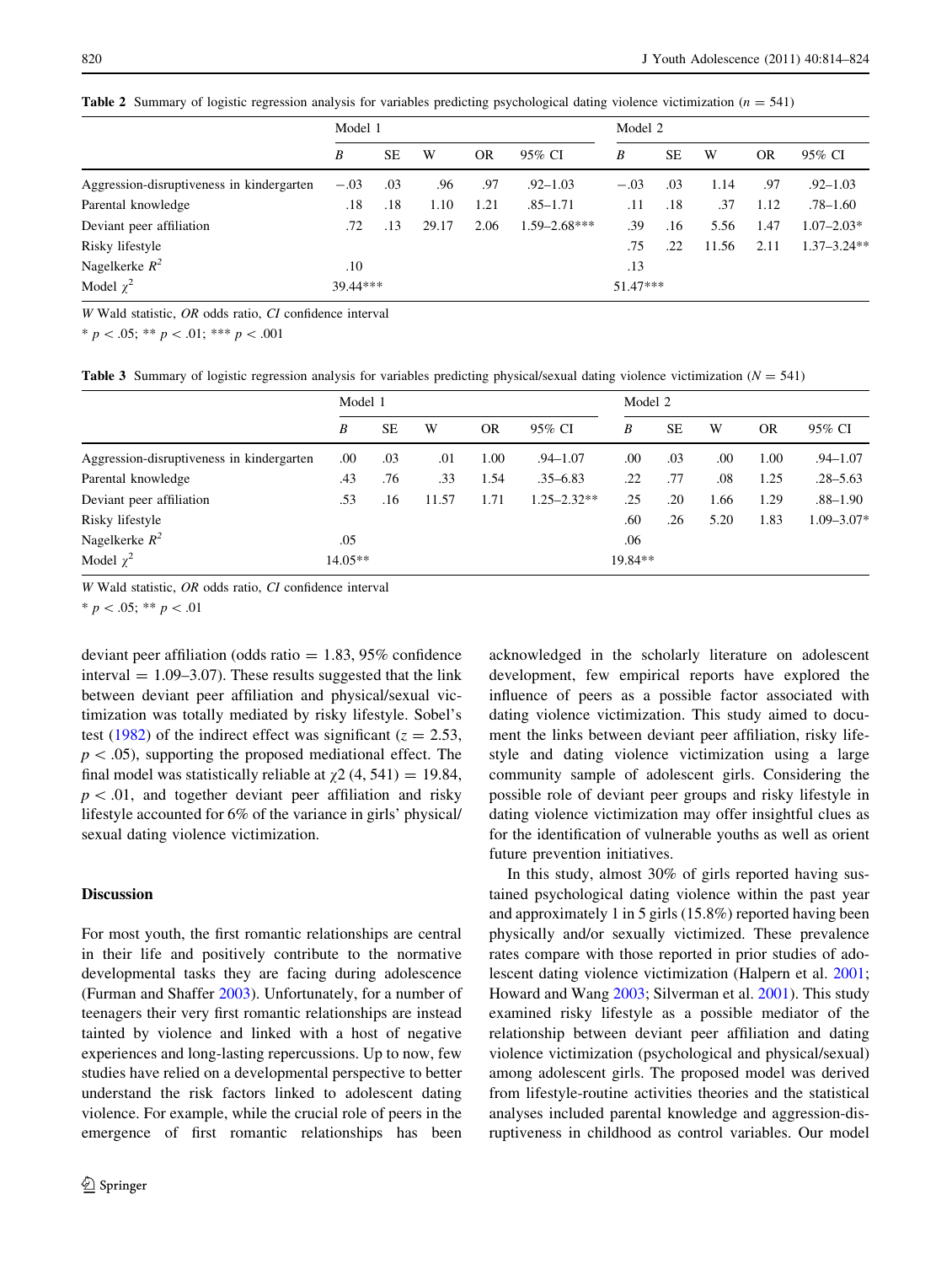was tested using logistic regression analyses, which provided support for our hypotheses concerning both psychological and physical/sexual dating violence victimization.

As predicted, our data revealed a significant link between deviant peer affiliation and dating violence victimization. The girls who reported a higher level of affiliation with deviant peers were more likely to be victimized in their dating relationships, but this association was mediated by the girls' own risky lifestyle. Partial mediation was found when predicting psychological dating violence victimization, as affiliation with deviant peers was associated with psychological violence both directly and indirectly, through risky lifestyle. For physical/sexual dating violence victimization, a complete meditational model was supported. Results showed that a higher level of affiliation with deviant peers was associated with a higher level of risky lifestyle, which, in turn, was linked to a higher probability for girls of being physically and/or sexually victimized.

Our results are consistent with past research linking risky behaviors (e.g., antisocial behavior, substance use, risky sexual practices, and delinquency) and dating violence victimization. In this study, however, the concept of ''risky lifestyle'' was used in line with lifestyle-routine activities theories (Cohen and Felson [1979;](#page-9-0) Hindelang et al. [1978\)](#page-9-0) and Jessor's [\(1991](#page-9-0)) theory that suggests the clustering of adolescents' risk behaviors. Multiple forms of risk behaviors, such as risky sexual practices, alcohol and drug problems, and delinquency, were thus included in our analyses to form a unique risky lifestyle composite score. Using a nationally representative sample of US adolescent girls in Grades 9 through 12, Howard and Wang ([2003\)](#page-9-0) found an at-risk profile among adolescent girls who were victims of physical dating violence. In fact, these girls engaged in a pattern of risky practices (violent behaviors, illicit substance use, and risky sexual behavior) that supported the concept of the clustering of risk behaviors proposed by Jessor's work ([1991\)](#page-9-0). Recently, Eaton et al. ([2007\)](#page-9-0) have also highlighted the importance of considering the cooccurrence of risk behaviors in the prediction of adolescent dating violence victimization. In fact, the authors found that the odds of dating violence victimization among girls went up as the number of their risk behaviors increased.

In this study, risky lifestyle, as expected, was strongly and positively linked to deviant peer affiliation. This finding is consistent with past studies that showed that adolescent girls are more likely to engage in risky behaviors if they affiliate with deviant peers (French and Dishion [2003;](#page-9-0) Moffitt and Caspi [2001](#page-9-0); Scaramella et al. [2002\)](#page-9-0). In the current study, we linked deviant peer context to lifestyle-routine activities theories and we found some support, like Gover ([2004\)](#page-9-0) did, for the relevance of these frameworks to gain a better understanding of dating violence victimization. Our findings suggest that, while deviant peer affiliation is associated with dating violence victimization, this relationship may be explained, at least partially for psychological violence, and completely for physical/sexual violence, by the girls' own risky lifestyle. Indeed, spending time with deviant peers may offer social opportunities for girls to participate in leisure activities without appropriate supervision (e.g., parties, park loitering, isolated settings), which are characterized by low levels of guardianship, and may also increase their involvement in routine activities that are characterized by the adoption of risky behaviors. In addition, the routine activities taking place in deviant groups (e.g., using substances, partying) may increases the probability that girls meet and bond with antisocial boys, which would in turn increase the odds that they engage in a dating relationship with these boys. Being in a dating relationship with an antisocial partner would be equivalent to dating a motivated offender, thus increasing the likelihood of being victimized in the context of a dating relationship. In fact, prior studies have found that antisocial boys tend to be more violent with their romantic partners than normative boys (Capaldi and Clark [1998](#page-9-0); Capaldi et al. [2001\)](#page-9-0).

#### Study Limitations

The findings of the current study should be interpreted in light of the following limitations. First, we inferred causal links among our variables; however, our data was crosssectional and correlational. Consequently, we cannot confirm the chronology involved in the relationship between deviant peer affiliation, risky lifestyle, and dating violence victimization. Although we described deviant peer affiliation and risky lifestyle as predictors for dating violence victimization, it is also possible that they are outcomes of that victimization. Longitudinal research is needed to clarify the temporality of these factors.

Second, our sample was predominantly Caucasian and middle-class, which may limit the generalizability of the findings to a broader population of adolescent girls. Nevertheless, the girls who participated in the study were drawn from a community sample, which allowed us to include in our study some girls who may be at greater risk of experiencing dating violence (e.g., dropout girls; Vézina and Hébert  $2007$ ) and who could not have been reached with a school-based sample, which represent a major improvement over past studies relying on school samples.

Third, girls' reports of peers' deviancy and parental knowledge may be influenced by response bias. Future work would thus benefit from gathering data directly from peers and parents. In addition, future studies may need to document more thoroughly the friendship network and it relationship to risky lifestyle and dating violence victimization. For example, Lacasse et al. [\(2003](#page-9-0)) showed that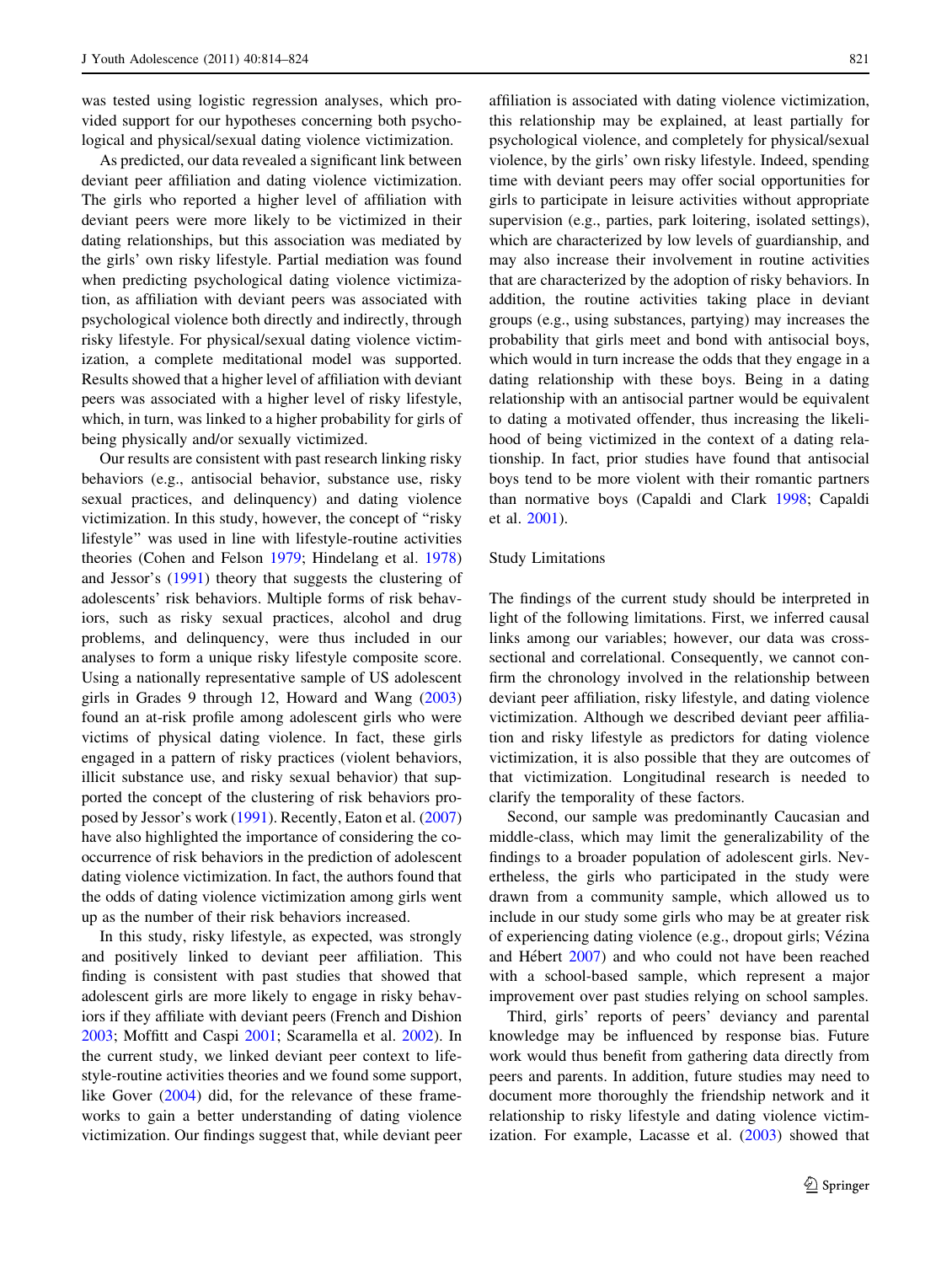<span id="page-8-0"></span>girls who have more male friends are more likely to experience moderate and severe potentially offensive sexual behaviors than girls who have fewer male friends. Thus, the gender composition of the peer group may be a relevant factor to explore in future studies.

Finally, although our model was empirically supported, the variables considered in this study explained only 13% of the variance in psychological dating violence victimization and 6% of the variance in physical/sexual victimization. While these proportions of explained variance are similar to those reported in prior studies in the field of adolescent dating violence (Eaton et al. [2007](#page-9-0); Wekerle et al. [2001](#page-10-0)), they are still low. This suggests that other variables that were not explored in the present study may exert a significant influence.

# Practical Implications of this Study

Despite the limitations of this study, our results have several practical implications. First, our findings bring some support to Ehrensaft's [\(2008](#page-9-0)) recommendation to link the research programs on partner violence and on the development of youth antisocial behavior. Ehrensaft suggested that programs for the prevention of partner violence should be inspired by research on the prevention of antisocial behavior. She highlighted that one of the most important contributions made by this latter field of research is the shift from universal prevention strategies to intervention strategies that fit varying levels of risk (e.g., Adolescent Transitions Program; Dishion and Kavanagh [2003](#page-9-0)). Vézina and Hébert  $(2007)$  $(2007)$  have also underlined the relevance of targeting subgroups of adolescents who appear to be at greater risk of being victimized in their dating relationships. In accordance with several studies (Foshee et al. [2004;](#page-9-0) Howard and Wang [2003](#page-9-0); Silverman et al. [2001](#page-10-0)), our results suggest that adolescent girls who engage in a risky lifestyle should be targeted by preventive interventions for dating violence.

Another noteworthy implication of this work is that our findings indicate that peer ecologies need to be considered in the elaboration of preventive measures for violence in romantic relationships among adolescent girls. Our findings thus support the ideas proposed by Arriaga and Foshee (2004), who recommended specifically for adolescent girls that prevention strategies take into account the potential influence of friends. Peers contribute to the formation of youths' romantic norms and expectations because they can play the role of model, confident, and counsellor, and also because being accepted by peers is a major preoccupation for adolescents. Deviant peer groups should then be considered as an interesting target population for the implementation of preventive measures.

#### Conclusion

This study provided support for a model in which risky lifestyle—risky sexual behavior, alcohol and drug problems, and delinquency—partially mediated the relationship between deviant peer affiliation and dating violence victimization when psychological victimization was the outcome, and completely mediated this relationship when the outcome was physical/sexual victimization. Future studies on adolescent dating violence should adopt a developmental framework and include peer contexts as an attempt to better understand, prevent, and treat this disquieting phenomenon. Our findings suggest that deviant peers may play a role in dating violence victimization among adolescent girls and, consequently, that prevention and intervention efforts should target deviant peer groups, as well as adolescent girls who display a risky lifestyle.

Acknowledgments The first author was supported by doctoral scholarships from the Canadian Institutes of Health Research (CIHR), the Centre de recherche interdisciplinaire sur les problèmes conjugaux et les agressions sexuelles (CRIPCAS) and the Centre interdisciplinaire sur la violence familiale et la violence faite aux femmes (CRI-VIFF). This research was made possible by grants from the National Health Research Development Program (NHRDP) and the Social Sciences and Humanities Research Council (SSHRC) of Canada and from the Fonds Concertés pour l'Aide à la Recherche (FCAR) and the Conseil Quebecois de la Recherche Sociale (CQRS) of Quebec. The authors thank Hélène Beauchesne and Lyse Desmarais-Gervais for project administration and data collection coordination, and Muriel Rorive and Nathalie Fréchette for data management. We wish to thank the adolescents and parents who participated in the study and the authorities and directors of the Montreal School Board as well as the participating teachers.

#### References

- Ackard, D. M., & Neumark-Sztainer, D. (2002). Date violence and date rape among adolescents: Associations with disordered eating behaviors and psychological health. Child Abuse and Neglect, 26, 455–473.
- Ackard, D. M., Neumark-Sztainer, D., & Hannan, P. (2003). Dating violence among a nationally representative sample of adolescent girls and boys: Associations with behavioral and mental health. Journal of Gender Specific Medicine, 6(3), 39–48.
- Arriaga, X. B., & Foshee, V. A. (2004). Adolescent dating violence: Do adolescents follow in their friends', or their parents', footsteps? Journal of Interpersonal Violence, 19(2), 162–184.
- Baron, R. M., & Kenny, D. A. (1986). The moderator-mediator variable distinction in social psychological research: Conceptual, strategic, and statistical considerations. Journal of Personality and Social Psychology, 51(6), 1173–1182.
- Barter, C. (2009). In the name of love: Partner abuse and violence in teenage relationships. British Journal of Social Work, 39, 211–233.
- Blishen, B. R., Carroll, W. K., & Moore, C. (1987). The 1981 socioeconomic index for occupations in Canada. Canadian Review of Sociology/Revue canadienne de sociologie, 24(4), 465–488.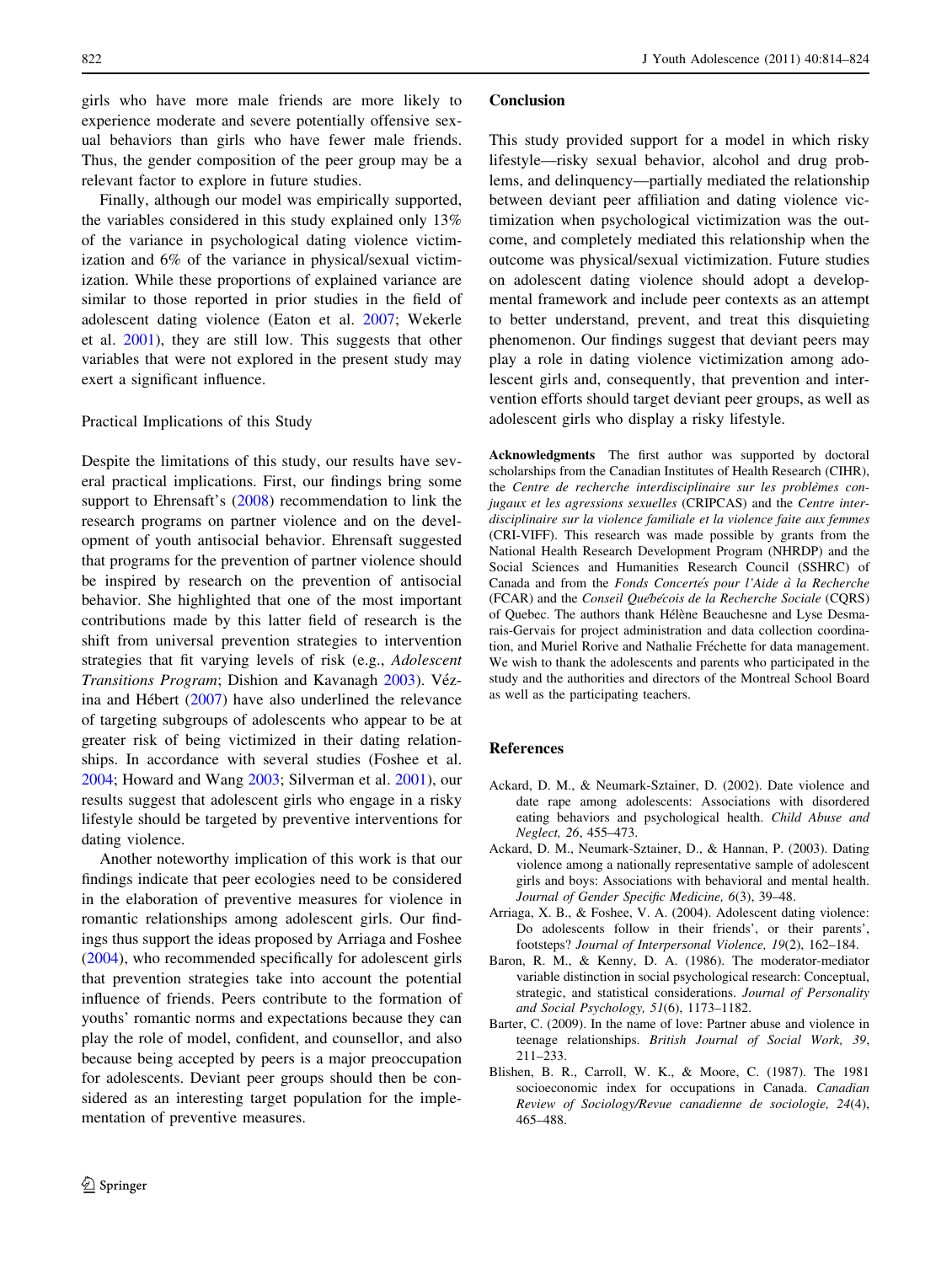- <span id="page-9-0"></span>Boislard, P., Poulin, F., Kiesner, J., & Dishion, T. J. (2009). A longitudinal examination of risky sexual behaviors among Canadian and Italian adolescents: Considering individual, parental, and friend characteristics. International Journal of Behavioral Development, 33(3), 265–276.
- Boyer, T. W. (2006). The development of risk-taking: A multiperspective review. Developmental Review, 26(3), 291–345.
- Breton, J. J., Bergeron, L., Valla, J. P., Berthiaume, C., & St-Georges, M. (1998). Diagnostic interview schedule for children (DISC-2.25) in Quebec: Reliability findings in light of the MECA study. Journal of the American Academy of Child and Adolescent Psychiatry, 37(11), 1167–1174.
- Brown, B. B. (1999). "You're going out with who?": Peer group influences on adolescent romantic relationships. In W. Furman, B. B. Brown, & C. Feiring (Eds.), The development of romantic relationships in adolescence (Vol. 12, pp. 291–329). New York, NY: Cambridge University Press.
- Capaldi, D. M., & Clark, S. (1998). Prospective family predictors of aggression toward female partners for at-risk young men. Developmental Psychology, 34(6), 1175–1188.
- Capaldi, D. M., Dishion, T. J., Stoolmiller, M., & Yoerger, K. (2001). Aggression toward female partners by at-risk young men: The contribution of male adolescent friendships. Developmental psychology, 37(1), 61–73.
- Cohen, L. E., & Felson, M. (1979). Social change and crime rate trends: A routine activity approach. American Sociological Review, 44(4), 588–608.
- Coker, A. L., McKeown, R. E., Sanderson, M., Davis, K. E., Valois, R. F., & Huebner, E. S. (2000). Severe dating violence and quality of life among South Carolina high school students. American Journal of Preventive Medicine, 19(4), 220–227.
- Connolly, J., Furman, W. C., & Konarski, R. (2000). The role of peers in the emergence of heterosexual romantic relationships in adolescence. Child Development, 71(5), 1395–1408.
- Dishion, T. J., & Kavanagh, K. (2003). Intervening in adolescent problem behavior: A family-centered approach. New York, NY: The Gilford Press.
- Eaton, D. K., Davis, K. S., Barrios, L., Brener, N. D., & Noonan, R. K. (2007). Associations of dating violence victimization with lifetime participation, co-occurrence, and early initiation of risk behaviors among US high school students. Journal of Interpersonal Violence, 22(5), 585.
- Ehrensaft, M. K. (2008). Intimate partner violence: Persistence of myths and implications for intervention. Children and Youth Services Review, 30(3), 276–286.
- Elliott, D., & Menard, S. (1996). Delinquent friends and delinquent behavior: Temporal and developmental patterns. In J. D. Hawkins (Ed.), Delinquency and crime: Current theories (pp. 28–67). Cambridge, Mass: Cambridge University Press.
- Feiring, C., & Furman, W. C. (2000). When love is just a four-letter word: Victimization and romantic relationships in adolescence. Child Maltreatment, 5(4), 293–298.
- Foshee, V. A., Benefield, T. S., Ennett, S. T., Bauman, K. E., & Suchindran, C. (2004). Longitudinal predictors of serious physical and sexual dating violence victimization during adolescence. Preventive Medecine, 39, 1007–1016.
- French, D. C., & Dishion, T. J. (2003). Predictors of early initiation of sexual intercourse among high-risk adolescents. The Journal of Early Adolescence, 23(3), 295–315.
- Furman, W., & Shaffer, L. (2003). The role of romantic relationships in adolescent development. In P. Florsheim (Ed.), Adolescent romantic relations and sexual behavior: Theory, research, and practical implications (pp. 3–22). Mahwah, NJ: Lawrence Erlbaum.
- Gover, A. R. (2004). Risky lifestyles and dating violence: A theorical test of violent victimization. Journal of Criminal Justice, 32, 171–180.
- Halpern, T. C., Oslak, S. G., Young, M. L., Martin, S. L., & Kupper, L. L. (2001). Partner violence among adolescents in opposite-sex romantic relationships: Findings from the National Longitudinal Study of Adolescent Health. American Journal of Public Health, 91(10), 1679–1686.
- Hébert, M., Lavoie, F., Vitaro, F., McDuff, P., & Tremblay, R. E. (2008). Association of child sexual abuse and dating victimization with mental health disorder in a sample of adolescent girls. Journal of Traumatic Stress, 21(2), 181–189.
- Hindelang, M. J., Gottfredson, M. R., & Garofalo, J. (1978). Victims of personal crime: An empirical foundation for a theory of personal victimization. Cambridge, Mass: Ballinger.
- Hoeve, M., Dubas, J., Eichelsheim, V., van der Laan, P., Smeenk, W., & Gerris, J. (2009). The relationship between parenting and delinquency: A meta-analysis. Journal of Abnormal Child Psychology, 37(6), 749–775.
- Howard, D. E., & Wang, M. Q. (2003). Risk profiles of adolescent girls who were victims of dating violence. Adolescence, 38(149), 1–14.
- Jackson, S. M. (1999). Issues in the dating violence research: A review of the literature. Aggression and Violent Behavior, 4(2), 233–247.
- Jessor, R. (1991). Risk behavior in adolescence: A psychosocial framework for understanding and action. Journal of Adolescent Health, 12, 597–605.
- Kasian, M., & Painter, S. L. (1992). Frequency and severity of psychological abuse in a dating population. Journal of Interpersonal Violence, 7(3), 350–364.
- Koss, M. P., & Gidycz, C. A. (1985). Sexual experiences survey: Reliability and validity. Journal of Consulting and Clinical Psychology, 53(3), 422–423.
- Lacasse, A., Purdy, K. T., & Mendelson, M. J. (2003). The mixed company they keep: Potentially offensive sexual behaviours among adolescents. International Journal of Behavioral Development, 27(6), 532–540.
- Lauritsen, J. L., Sampson, R. J., & Laub, J. H. (1991). The link between offending and victimization among adolescents. Criminology, 29(2), 265–292.
- Lewis, S. F., & Fremouw, W. (2001). Dating violence: A critical review of the litterature. Clinical Psychology Review, 21(1), 105–127.
- Moffitt, T. E. (1993). Adolescence-limited and life-course-persistent antisocial behavior: A developmental taxonomy. Psychological Review, 100(4), 674–701.
- Moffitt, T. E., & Caspi, A. (2001). Childhood predictors differentiate life-course persistent and adolescence-limited antisocial pathways among males and females. Development and Psychopathology, 13(02), 355–375.
- Nofziger, S. (2009). Deviant lifestyles and violent victimization at school. Journal of Interpersonal Violence, 24(9), 1494–1517.
- O'Leary, K. D., Smith Slep, A. M., Avery-Leaf, S., & Cascardi, M. (2008). Gender differences in dating aggression among multiethnic high school students. Journal of Adolescent Health, 42(5), 473–479.
- Olsen, J. P., Parra, G. R., & Bennett, S. A. (2010). Predicting violence in romantic relationships during adolescence and emerging adulthood: A critical review of the mechanisms by which familial and peer influences operate. Clinical Psychology Review, 30(4), 411–422.
- Roberts, T. A., Klein, J. D., & Fisher, S. (2003). Longitudinal effect of intimate partner abuse on high-risk behavior among adolescents. Archives of Pediatrics and Adolescent Medicine, 157, 875–881.
- Scaramella, L. V., Conger, R. D., Spoth, R., & Simons, R. L. (2002). Evaluation of a social contextual model of delinquency: A crossstudy replication. Child Development, 73(1), 175–195.